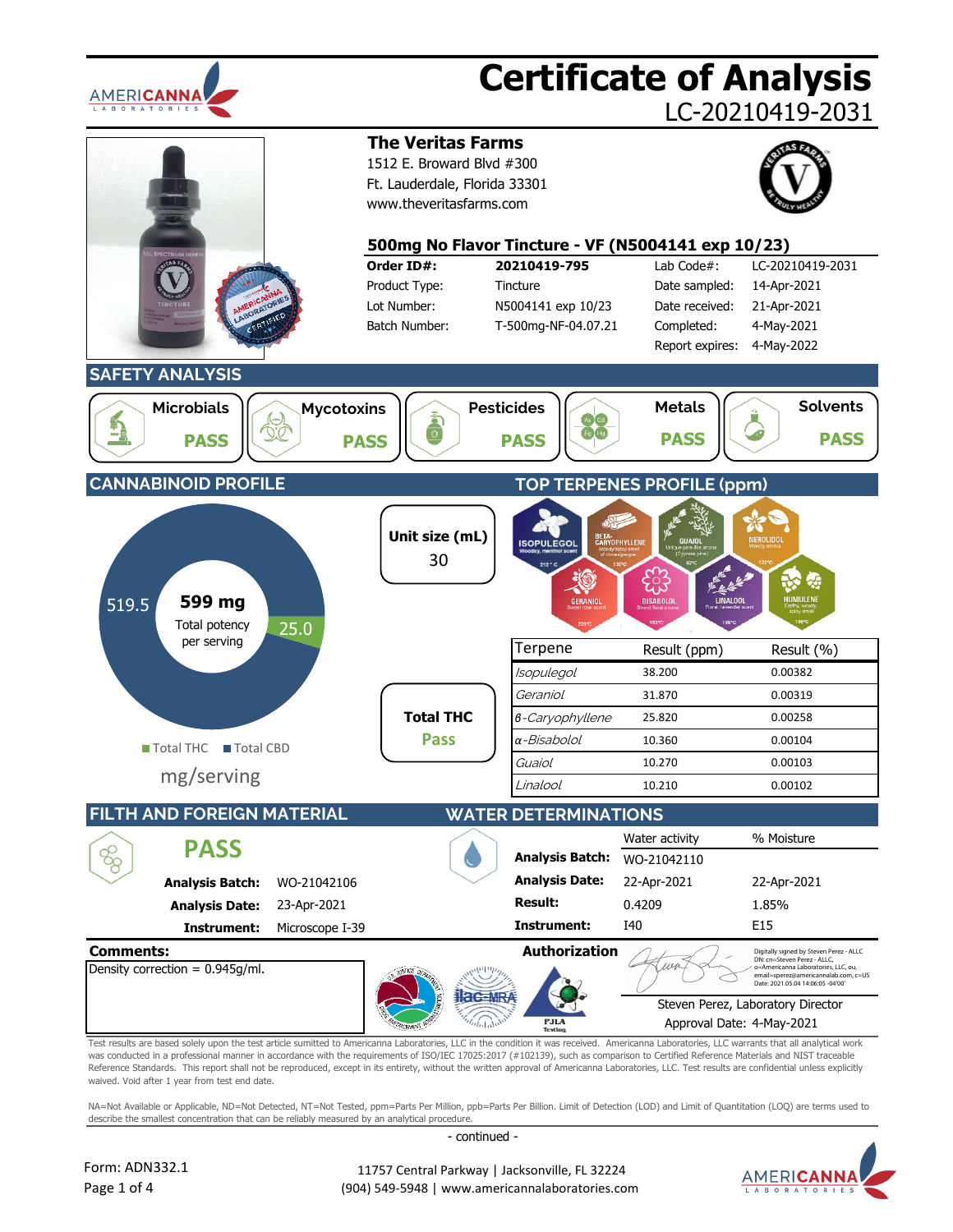

## **Certificate of Analysis** LC-20210419-2031

### **CANNABINOIDS**

| Analyte                               | %      | mg/mL                    | mg/unit | LOD(%)                                                               |                                                             |             |
|---------------------------------------|--------|--------------------------|---------|----------------------------------------------------------------------|-------------------------------------------------------------|-------------|
| <b>THCA-A</b>                         | 0.0189 | 0.1997                   | 5.991   | 0.008                                                                | <b>Total THC<sup>a</sup></b>                                | $0.83$ mg/g |
| Δ9-THC                                | 0.0620 | 0.6566                   | 19.70   | 0.008                                                                |                                                             |             |
| <b>CBDA</b>                           | ND.    | ND                       | ND.     | 0.008                                                                | 0.079%                                                      | <b>PASS</b> |
| <b>CBD</b>                            | 1.64   | 17.32                    | 519.5   | 0.008                                                                |                                                             |             |
| <b>CBN</b>                            | ND     | ND                       | ND.     | 0.008                                                                | Total CBD <sup>b</sup>                                      | $17.3$ mg/g |
| <b>CBDV</b>                           | 0.0153 | 0.1624                   | 4.872   | 0.008                                                                |                                                             |             |
| $\Delta$ 8-THC                        | ND.    | ND                       | ND.     | 0.008                                                                |                                                             | 519 mg/unit |
| <b>THCV</b>                           | ND.    | ND.                      | ND.     | 0.008                                                                |                                                             |             |
| <b>CBG</b>                            | 0.0821 | 0.8687                   | 26.06   | 0.008                                                                | TOTAL <sup>c</sup>                                          | $20$ mg/g   |
| <b>CBGA</b>                           | ND.    | ND.                      | ND.     | 0.008                                                                |                                                             |             |
| <b>CBC</b>                            | 0.0716 | 0.7581                   | 22.74   | 0.008                                                                | 599 mg/unit                                                 |             |
| <b>Analysis Batch:</b><br>WO-21042103 |        |                          |         | <sup>a</sup> Total THC is calculated as THC + (THCA $\times$ 0.877). |                                                             |             |
| <b>Analysis Date:</b>                 |        | Thursday, April 22, 2021 |         |                                                                      | $b$ Total CBD is calculated as CBD + (CBDA $\times$ 0.877). |             |

| <b>Total THC<sup>a</sup></b> | $0.83$ mg/g |  |  |  |
|------------------------------|-------------|--|--|--|
| 0.079%                       | <b>PASS</b> |  |  |  |
|                              |             |  |  |  |
| <b>Total CBD</b>             | $17.3$ mg/g |  |  |  |
| 519 mg/unit                  |             |  |  |  |
|                              |             |  |  |  |
| TOTAL <sup>c</sup>           | $20$ mg/g   |  |  |  |
| 599 mg/unit                  |             |  |  |  |

Total CBD is calculated as CBD  $+$  (CBDA  $\times$  0.877).

 $\epsilon$  Total cannabinoids is the absolute sum of all cannabinoids above the level of detection.

### **TERPENES**

**Test Method:** SOP 6.6 (HPLC)

**Instrument:** Agilent HPLC Instrument 33

| Result $(\mu g/g)$ | Result (%) |
|--------------------|------------|
| 10.360             | 0.00104    |
| 9.380              | 0.00094    |
| 2.120              | 0.00021    |
| 2.580              | 0.00026    |
| 25,820             | 0.00258    |
| 4.440              | 0.00044    |
| ND.                | <b>ND</b>  |
| 2.710              | 0.00027    |
| 2.210              | 0.00022    |
| 1.930              | 0.00019    |
| 5.300              | 0.00053    |
| 2.290              | 0.00023    |
|                    |            |

| sult (µg/g) | Result (%) | <b>Analyte</b>         | Result (µg/g) | Result (%) |
|-------------|------------|------------------------|---------------|------------|
| 10.360      | 0.00104    | D-Limonene             | 2.430         | 0.00024    |
| 9.380       | 0.00094    | Eucalyptol             | 3.880         | 0.00039    |
| 2.120       | 0.00021    | y-Terpinene            | 2.430         | 0.00024    |
| 2.580       | 0.00026    | Geraniol               | 31,870        | 0.00319    |
| 25.820      | 0.00258    | Guaiol                 | 10.270        | 0.00103    |
| 4.440       | 0.00044    | Isopulegol             | 38,200        | 0.00382    |
| <b>ND</b>   | ND.        | Linalool               | 10.210        | 0.00102    |
| 2.710       | 0.00027    | Nerolidol 1            | 8.850         | 0.00089    |
| 2.210       | 0.00022    | Nerolidol 2            | 10.180        | 0.00102    |
| 1.930       | 0.00019    | p-Cymene               | 1.030         | 0.00010    |
| 5.300       | 0.00053    | Terpinolene            | 2.580         | 0.00026    |
| 2.290       | 0.00023    | <b>Total Terpenes:</b> | 191.07        | 0.0191     |
|             |            |                        |               |            |

LOD = 0.0002% **5732.10 Total (µg/unit):**

**Analysis Batch:** WO-21042109 **Test Method:** SOP 6.9 **Analysis Date: Instrument:** Friday, April 23, 2021

Instrument: Agilent GC-FID/MS, Instrument 36

 $1196$ 

Density correction = 0.945g/ml.



Digitally signed by Steven Perez - ALLC<br>DN: cn=Steven Perez - ALLC,<br>o=Americanna Laboratories, LLC, ou,<br>email=sperez@americannalab.com, c=US<br>Date: 2021.05.04 14:06:21 -04'00'

### Steven Perez, Laboratory Director

Approval Date: 4-May-2021

Test results are based solely upon the test article sumitted to Americanna Laboratories, LLC in the condition it was received. Americanna Laboratories, LLC warrants that all analytical work was conducted in a professional manner in accordance with the requirements of ISO/IEC 17025:2017 (#102139), such as comparison to Certified Reference Materials and NIST traceable Reference Standards. This report shall not be reproduced, except in its entirety, without the written approval of Americanna Laboratories, LLC. Test results are confidential unless explicitly waived. Void after 1 year from test end date.

NA=Not Available or Applicable, ND=Not Detected, NT=Not Tested, ppm=Parts Per Million, ppb=Parts Per Billion. Limit of Detection (LOD) and Limit of Quantitation (LOQ) are terms used to describe the smallest concentration that can be reliably measured by an analytical procedure.

- continued -



Form: ADN332.1 Page 2 of 4

 11757 Central Parkway | Jacksonville, FL 32224 (904) 549-5948 | www.americannalaboratories.com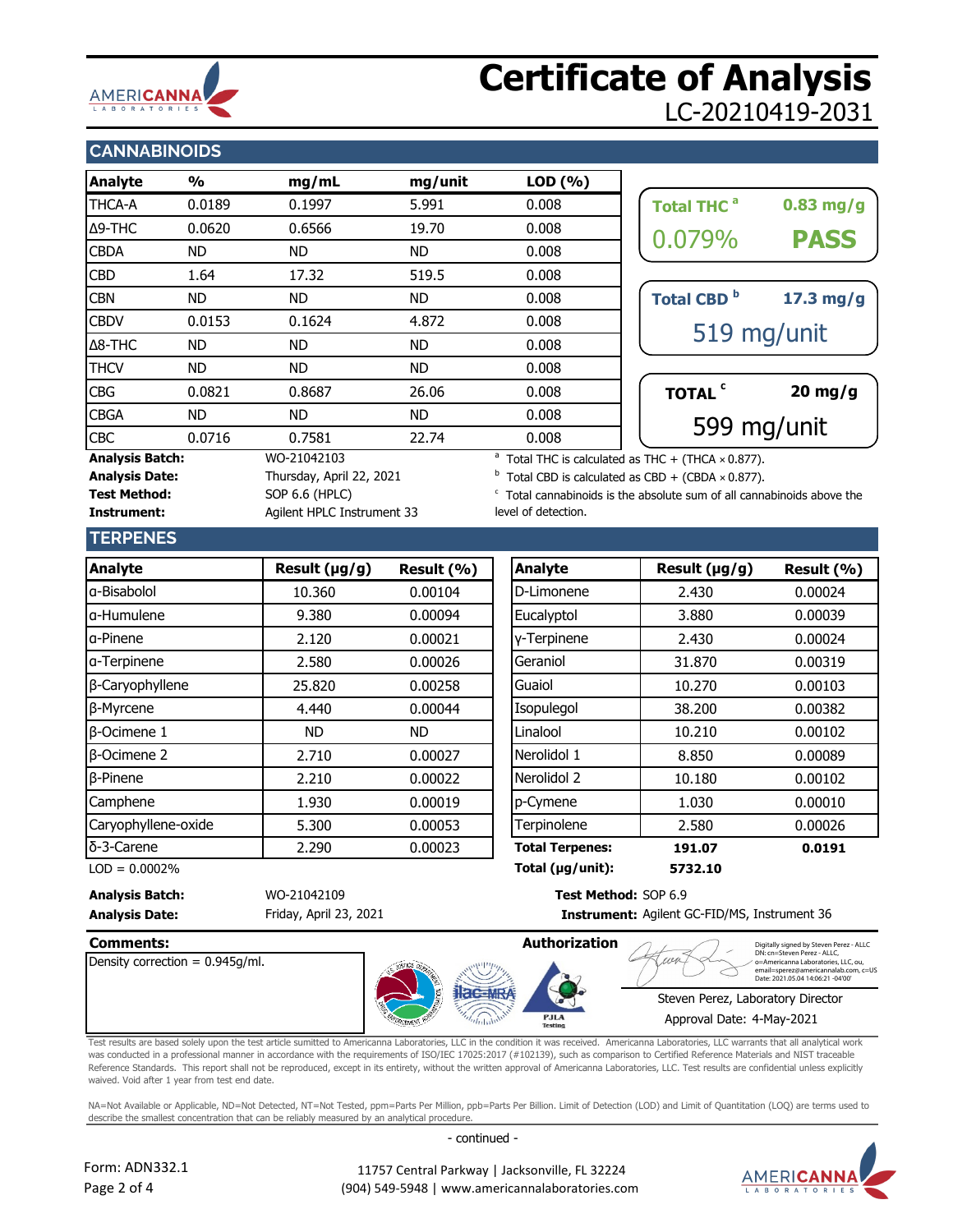

## **Certificate of Analysis** LC-20210419-2031

#### **PESTICIDES**

| <b>Analyte</b>       | <b>Action Level</b> | Result (µg/g)                                 | Analyte            | <b>Action Level</b> | Result (µg/g)                                       |
|----------------------|---------------------|-----------------------------------------------|--------------------|---------------------|-----------------------------------------------------|
| Abamectin            | 0.30                | ND - Pass                                     | Hexythiazox        | 2.00                | $\overline{ND}$<br>Pass<br>$\overline{\phantom{a}}$ |
| Acephate             | 3.00                | <b>ND</b><br>Pass<br>$\overline{\phantom{a}}$ | Imazalil           | 0.10                | Pass<br><b>ND</b><br>$\overline{\phantom{a}}$       |
| Acequinocyl          | 2.00                | <b>ND</b><br>Pass<br>$\overline{\phantom{a}}$ | Imidacloprid       | 1.00                | <b>ND</b><br>Pass<br>$\overline{\phantom{a}}$       |
| Acetamiprid          | 3.00                | Pass<br><b>ND</b><br>$\overline{\phantom{a}}$ | Kresoxim methyl    | 1.00                | Pass<br><b>ND</b>                                   |
| <b>Aldicarb</b>      | 0.10                | <b>ND</b><br>Pass<br>$\overline{\phantom{a}}$ | Malathion          | 3.00                | Pass<br><b>ND</b>                                   |
| Azoxystrobin         | 3.00                | <b>ND</b><br>Pass<br>$\blacksquare$           | Metalaxyl          | 0.10                | <b>ND</b><br>Pass                                   |
| Bifenazate           | 3.00                | <b>ND</b><br>Pass<br>$\blacksquare$           | Methiocarb         | 0.10                | <b>ND</b><br>Pass                                   |
| Carbaryl             | 0.50                | <b>ND</b><br>Pass<br>$\overline{\phantom{a}}$ | Methomyl           | 0.10                | Pass<br><b>ND</b>                                   |
| Carbofuran           | 0.10                | <b>ND</b><br>Pass<br>$\blacksquare$           | Mevinphos (I/II)   | 0.10                | <b>ND</b><br>Pass                                   |
| Chlorantraniliprole  | 3.00                | Pass<br><b>ND</b><br>$\overline{\phantom{a}}$ | Myclobutanil       | 3.00                | Pass<br><b>ND</b>                                   |
| Chlorfenapyr         | 0.05                | <b>ND</b><br>Pass<br>$\blacksquare$           | Naled              | 0.50                | <b>ND</b><br>Pass                                   |
| <b>Chlorpyrifos</b>  | 0.10                | Pass<br><b>ND</b><br>$\overline{\phantom{a}}$ | Oxamyl             | 1.50                | Pass<br><b>ND</b>                                   |
| Coumaphos            | 0.10                | <b>ND</b><br>Pass<br>$\sim$                   | Phosmet            | 0.20                | Pass<br><b>ND</b>                                   |
| Daminozide           | 0.10                | Pass<br><b>ND</b><br>$\overline{\phantom{a}}$ | Piperonyl butoxide | 3.00                | Pass<br><b>ND</b>                                   |
| Diazinon             | 0.20                | Pass<br><b>ND</b><br>$\blacksquare$           | Prallethrin        | 0.40                | Pass<br><b>ND</b>                                   |
| <b>Dichlorvos</b>    | 0.10                | Pass<br><b>ND</b><br>$\blacksquare$           | Propiconazole      | 1.00                | Pass<br><b>ND</b>                                   |
| Dimethoate           | 0.10                | <b>ND</b><br>Pass<br>$\blacksquare$           | Propoxur           | 2.10                | <b>ND</b><br>Pass                                   |
| Dimethomorph (I/II)  | 3.00                | <b>ND</b><br>Pass<br>$\overline{\phantom{a}}$ | Pyrethrins         | 1.00                | Pass<br><b>ND</b>                                   |
| Ethoprophos          | 0.10                | <b>ND</b><br>Pass<br>$\blacksquare$           | Pyridaben          | 3.00                | Pass<br><b>ND</b>                                   |
| Etofenprox           | 0.10                | Pass<br><b>ND</b><br>$\overline{\phantom{a}}$ | Spinetoram (J/L)   | 3.00                | Pass<br><b>ND</b>                                   |
| Etoxazole            | 1.50                | Pass<br><b>ND</b><br>$\blacksquare$           | Spinosad A + D     | 3.00                | Pass<br><b>ND</b>                                   |
| Fenhexamid           | 3.00                | Pass<br><b>ND</b><br>$\overline{\phantom{a}}$ | Spiromesifen       | 3.00                | Pass<br><b>ND</b><br>$\overline{\phantom{0}}$       |
| Fenoxycarb           | 0.10                | Pass<br>ND.<br>$\blacksquare$                 | Spirotetramat      | 3.00                | Pass<br><b>ND</b>                                   |
| Fenpyroximate        | 2.00                | Pass<br><b>ND</b><br>$\overline{\phantom{a}}$ | Spiroxamine (I/II) | 0.10                | Pass<br><b>ND</b>                                   |
| Fipronil             | 0.10                | ND.<br>Pass<br>$\overline{\phantom{a}}$       | Tebuconazole       | 1.00                | Pass<br><b>ND</b>                                   |
| Flonicamid           | 2.00                | Pass<br>ND.<br>$\overline{\phantom{a}}$       | Thiacloprid        | 0.10                | Pass<br><b>ND</b><br>$\overline{\phantom{a}}$       |
| Fludioxonil          | 3.00                | ND.<br>- Pass                                 | Thiamethoxam       | 1.00                | Pass<br><b>ND</b><br>$\blacksquare$                 |
| $LOD = 0.01 \mu g/g$ |                     |                                               | Trifloxystrobin    | 3.00                | ND - Pass                                           |

Friday, April 23, 2021

#### **Analysis Batch:** WO-21042107 **Test Method:** SOP 6.7 **Analysis Date: Instrument:** Agilent LC-MS/MS, Instrument 32

#### **MYCOTOXINS**

| <b>Analyte</b>           | <b>\ction Limit</b> | Result    | Report | LOD.  | Unit |
|--------------------------|---------------------|-----------|--------|-------|------|
| Aflatoxin<br>$\tau$ otal | 0.020               | <b>ND</b> | Pass   | 0.005 | µg/g |
| Ochratoxin A             | .020                | <b>ND</b> | Pass   | 0.005 | µg/g |

\* Total Aflatoxin includes B1, B2, G1 and G2.

Friday, April 23, 2021

**Analysis Batch:** WO-21042107 **Test Method:** SOP 6.7 **Analysis Date: Instrument:** Agilent LC-MS/MS, Instrument 32



Test results are based solely upon the test article sumitted to Americanna Laboratories, LLC in the condition it was received. Americanna Laboratories, LLC warrants that all analytical work was conducted in a professional manner in accordance with the requirements of ISO/IEC 17025:2017 (#102139), such as comparison to Certified Reference Materials and NIST traceable Reference Standards. This report shall not be reproduced, except in its entirety, without the written approval of Americanna Laboratories, LLC. Test results are confidential unless explicitly waived. Void after 1 year from test end date.

NA=Not Available or Applicable, ND=Not Detected, NT=Not Tested, ppm=Parts Per Million, ppb=Parts Per Billion. Limit of Detection (LOD) and Limit of Quantitation (LOQ) are terms used to describe the smallest concentration that can be reliably measured by an analytical procedure.

- continued -